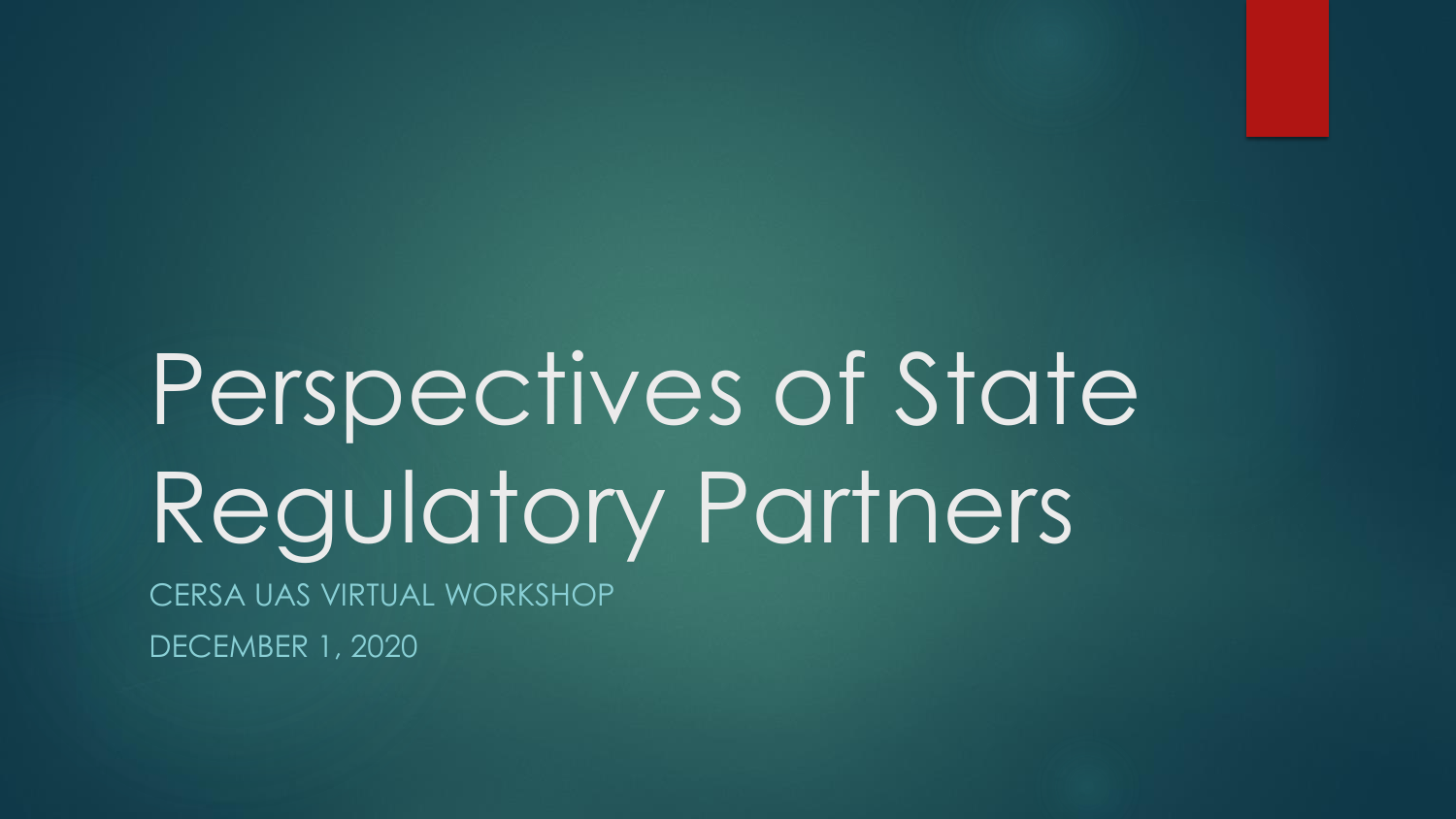# Who?

- Manager, Agrichemical Programs Section, Wisconsin Department of Agriculture, Trade and Consumer Protection
	- Environmental Quality Unit, Fertilizer/Feed/Containment Unit
	- Pesticide Unit
		- Product Registration
		- Worker Protection Standard (WPS)
		- Certification
- Chairperson, Association of American Pesticide Control Officials (AAPCO) Technology Workgroup
	- Mission: To work with states, US EPA, and other stakeholders to gain a thorough understanding of issues associated with the use of new technologies within the existing regulatory framework, help develop guidance that will ensure consistent compliance interpretation and assistance, and serve as a communication hub on these topics.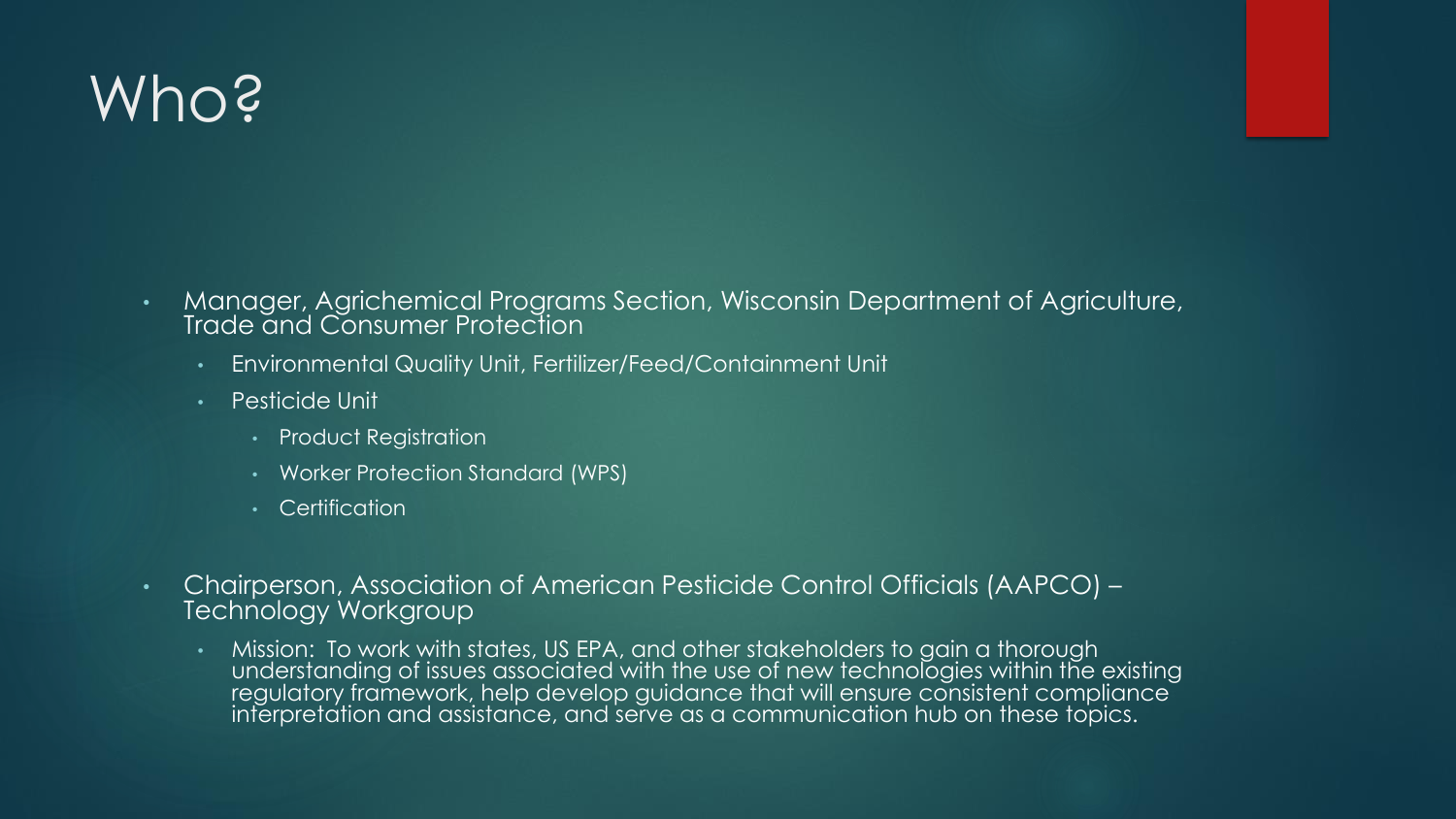#### Issues and concerns

- January 2020: AAPCO Technology Workgroup surveyed all 50 states/territories.
	- Overall there were 46 responses, with 38 members completing their responses.
- Survey consisted of 11 questions
	- General inquiries regarding UAS applications (pesticide product)
	- Type of information being requested.
	- Company(s) within state/territory making pesticide applications using UAV/UAS.
	- Guidance on product use.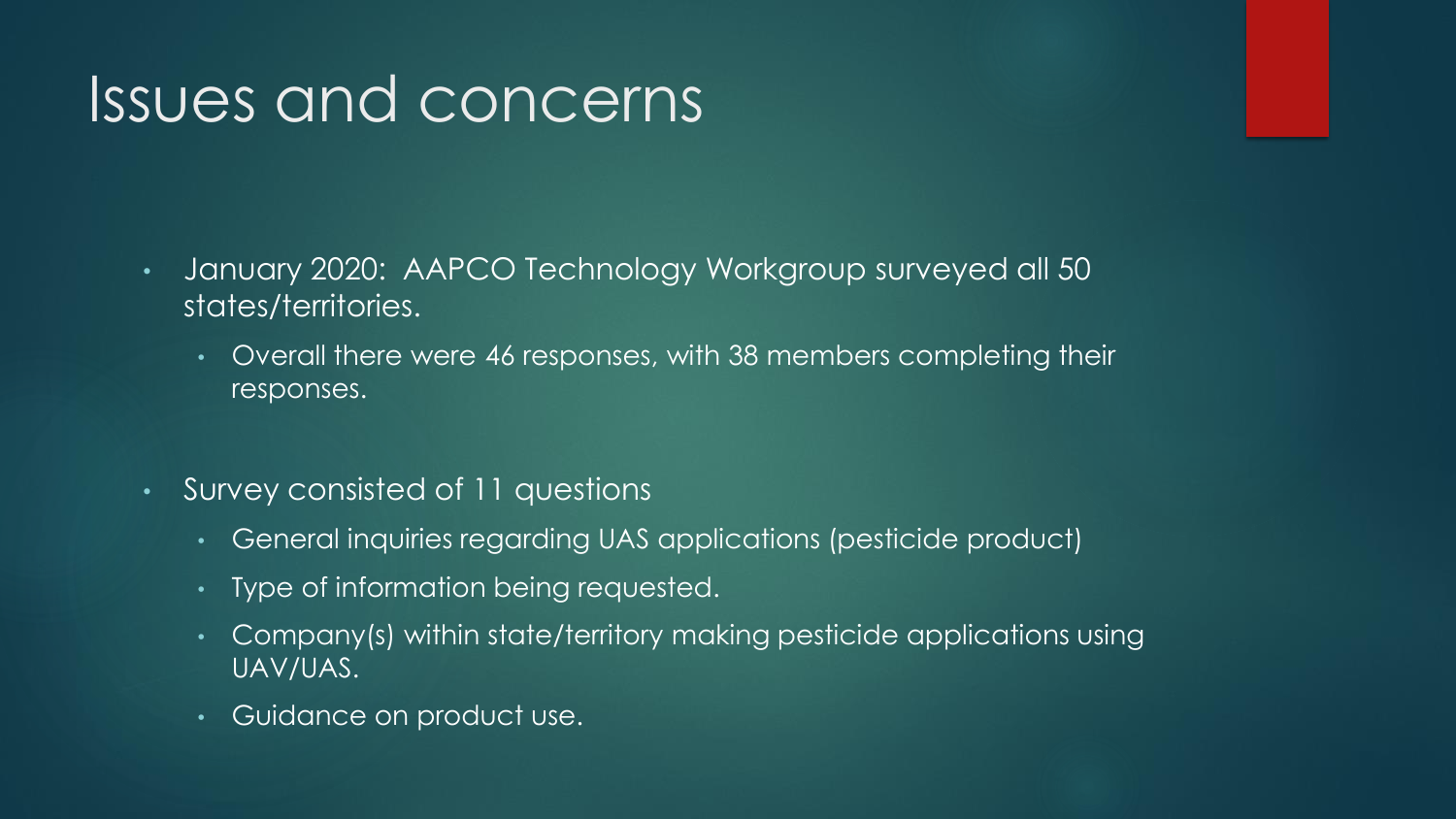# Findings

- Approximately 74% of those surveyed have received inquiries from individuals/companies interested/wanting to use UAV/UAS for pesticide applications.
- Approximately 61% of the states have a company/individual that is licensed/certified to use UAV/UAS's to make pesticide applications.
- Application types being made:
	- Herbicide
	- **Insecticide**
	- Vector control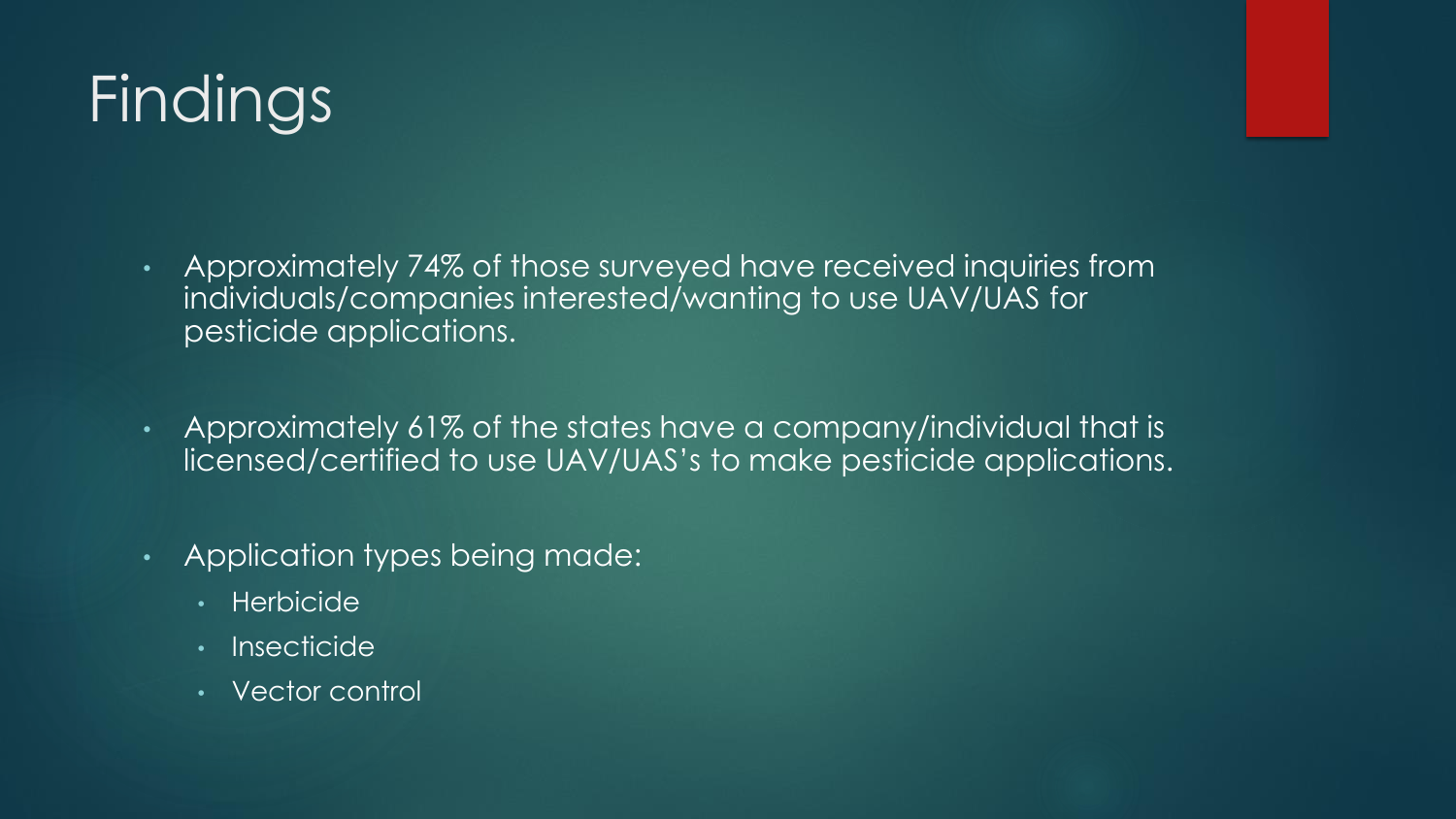#### Known Regulatory Hurdles

- Application methods?
	- FIFRA Section 2(ee)
- What products can be used via UAV/UAS methods?
	- "may be aerially applied…."
- Unclear labeling
	- Nozzle angle/type
	- Boom length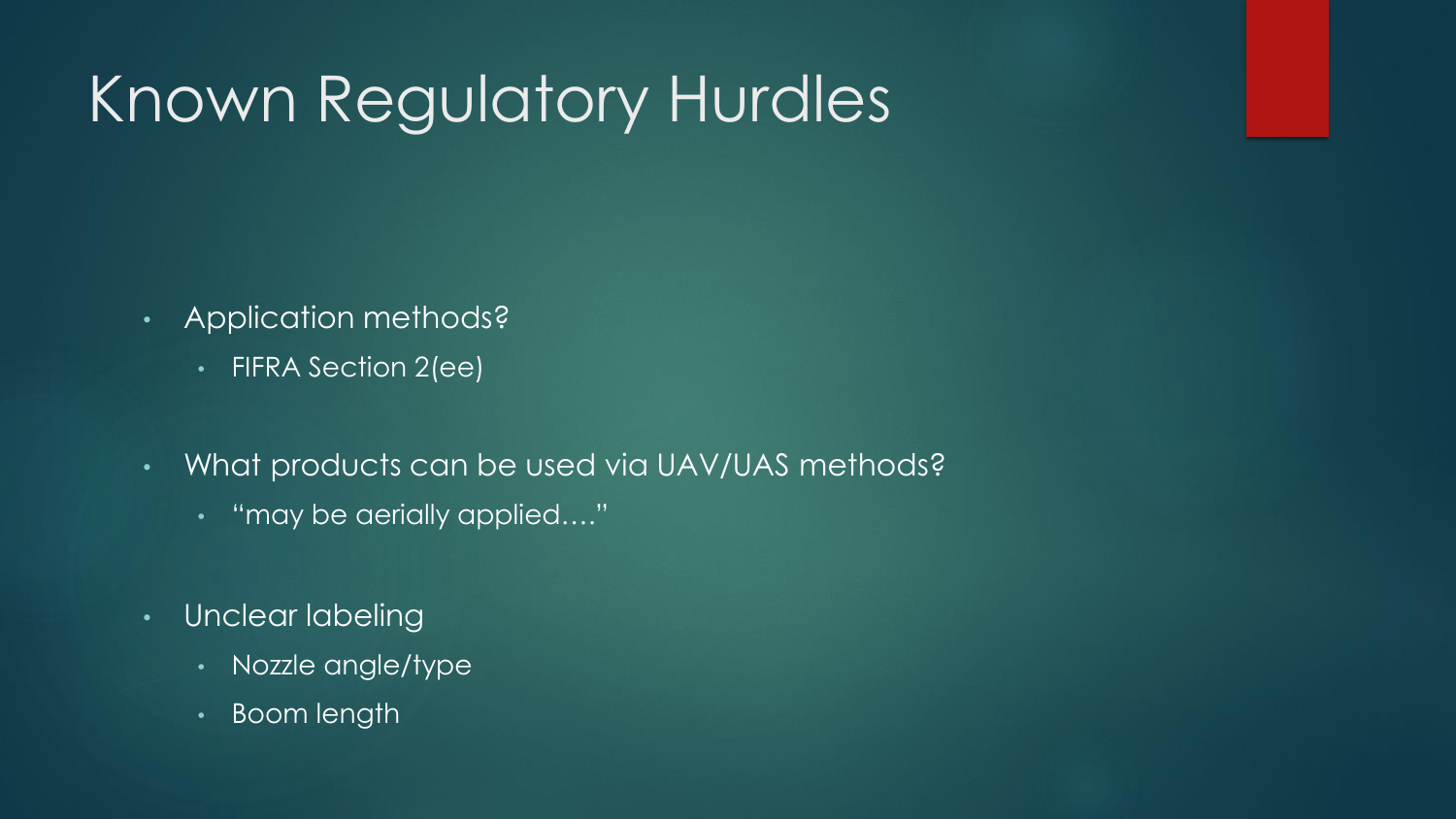## Known Regulatory Hurdles (cont.)

- Application requirement(s)
	- Buffer zones
- Certification requirements
	- Method (i.e., Aerial) or Site (i.e., Right of Way)
- Who is the applicator?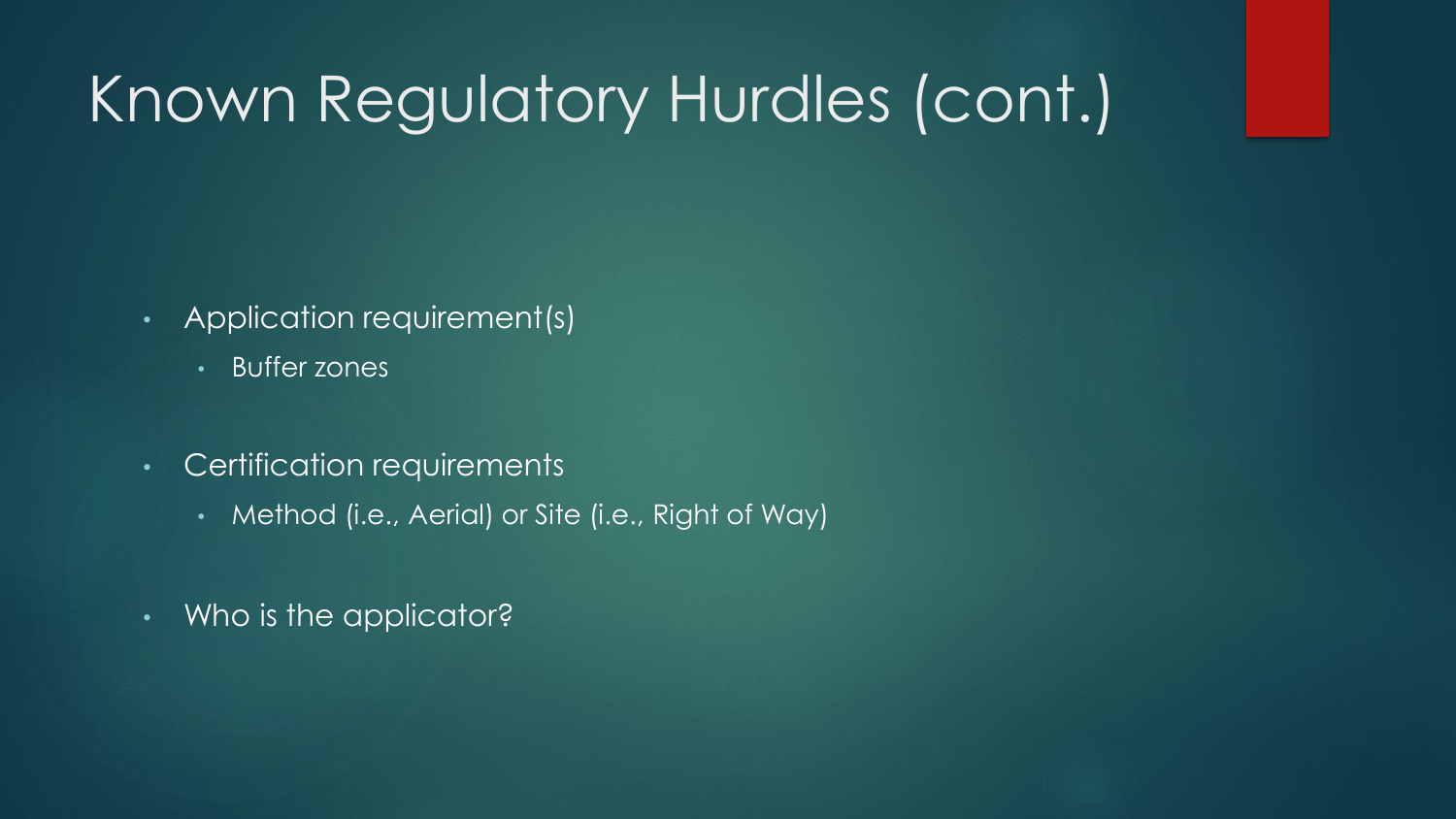# Known Regulatory Hurdles (cont.)

- Worker Protection Standard (WPS)
	- Chemical resistant clothing
	- Gloves
- Drift
	- Modelling for UAV/UAS?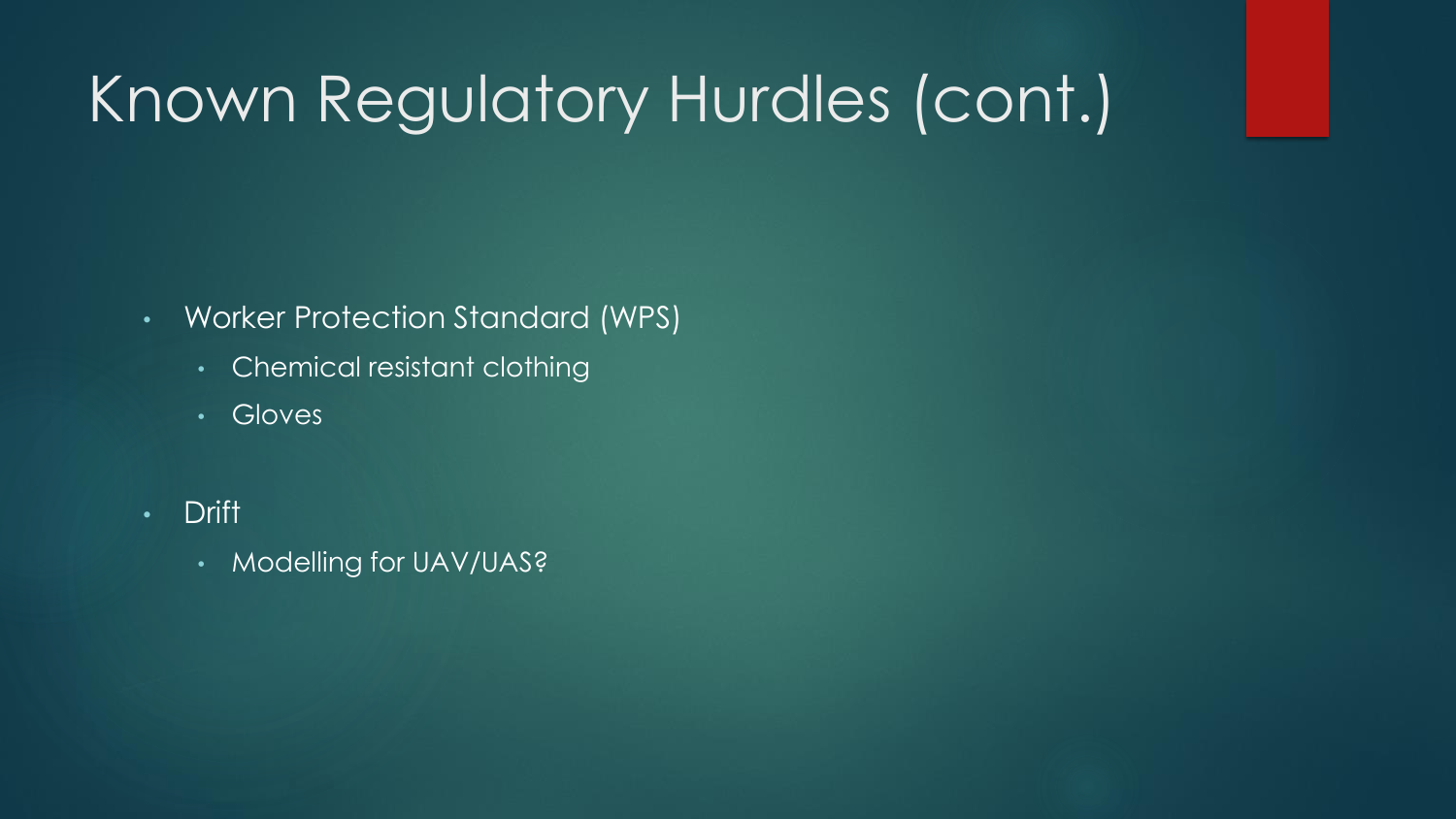### **Future**

- AAPCO Technology Workgroup
	- [www.aapco.org](http://www.aapco.org/)
- Pesticide Program Dialogue Committee (PPDC)
- Continued research